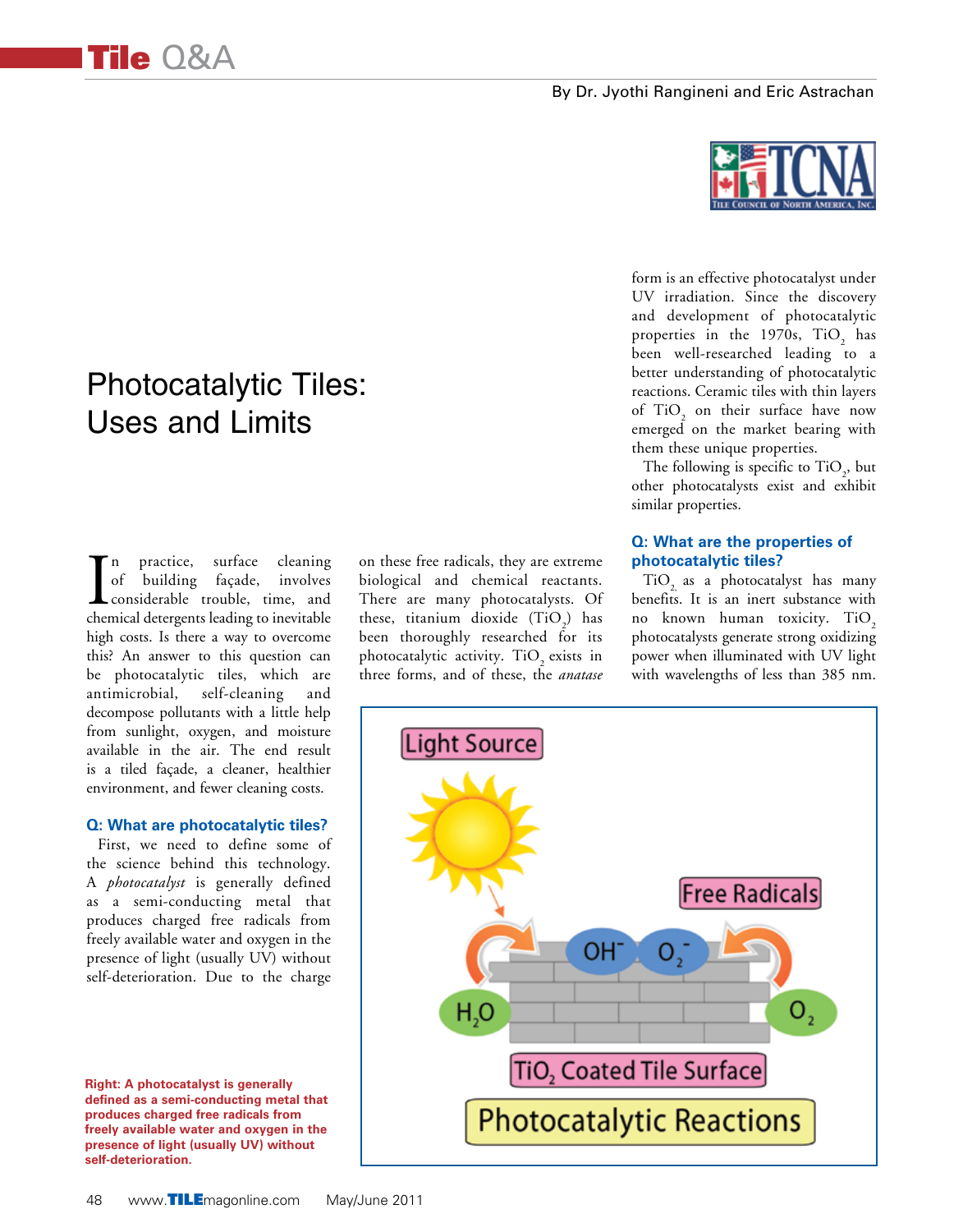With hydroxyl radicals and superoxide ions, irradiated  $TiO_2$  photocatalysts can decompose organic compounds by participating in a series of oxidation reactions leading to carbon dioxide. TiO<sub>2</sub> also increases the *hydrophilicity* or wettability of a surface by increasing the water angle contact between water and the  $TiO<sub>2</sub>$  coated surface. These properties of  $TiO<sub>2</sub>$  and other photocatalysts provide three important benefits.

**Antimicrobial action:** Photocatalytic TiO<sub>2</sub> effectively kills a variety of microorganisms including bacteria,

TiO<sub>2</sub> also increases the hydrophilicity or wettability of a surface by increasing the water angle contact between water and the TiO<sub>2</sub> coated surface.

helps purify the environment by breaking down harmful pollutants such as nitrogen oxides (NOx). NOx cause a wide variety of health and environmental impacts, and NOx together with SOx (sulfur dioxide and sulfur trioxide) are major contributors to "acid rain."

## **Q: What are the uses of photocatalytic tiles?**

The self-cleaning property of photocatalytic tiles promotes their application in varied areas such as hospitals, kitchens, urban buildings, etc. Apart from the three aforementioned benefits, use of photocatalytic tile may

# GEAR UP FOR GREEN TESTING!



viruses, fungi, mold and algae. The free radicals generated during photocatalysis kill the microorganisms by disintegrating and decomposing the cell wall, and the hydrophilicity helps in clearing the biological debris from the surface.

**Deodorizing:** The free radicals also induce the breakdown of Volatile Organic Compounds (VOCs) by destroying molecular bonds in them. Some of the odor-causing compounds in the environment include formaldehyde, gasoline and many other hydrocarbons. Photocatalysts also degrade organic staining agents.

**Air Purification:** Through its photocatalytic activity,  $TiO_2$  also Antimicrobial & Photocatalytic Efficacy Solar Reflectance Index Volatile Organic Compounds

Put the industry's leading laboratory testing team to work for you!

Ceramic Tile • Stone • Installation Materials & Systems Research • Product Development



Tile Council of North America Product Performance Testing Laboratory 864-646-8453 / www.tileusa.com

**Circle 10 on Information Card**